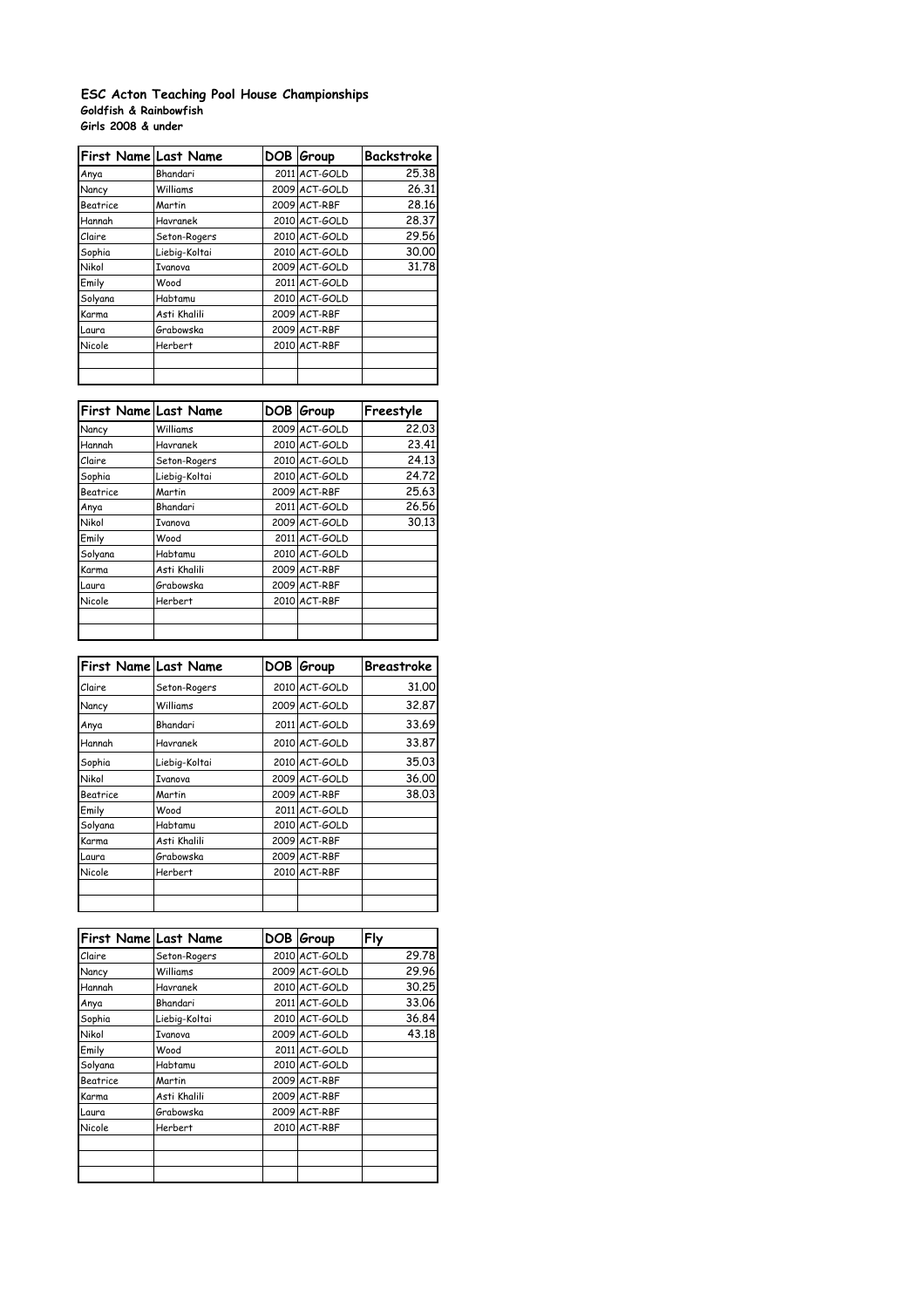## **Goldfish & Rainbowfish Girls 2007 & over**

|        | First Name Last Name | DOB Group    | Backstroke |
|--------|----------------------|--------------|------------|
| Zofia  | Boczkaja             | 2008 ACT-RBF | 25.25      |
| Ellena | Taages               | 2007 ACT-RBF | 25.62      |
| Nicole | Boczkaja             | 2006 ACT-RBF | 26.59      |
| Mia    | Freudenberg          | 2007 ACT-RBF |            |
| Nova   | Gales Dobson         | 2007 ACT-RBF |            |
|        |                      |              |            |
|        |                      |              |            |

|        | <b>First Name Last Name</b> | DOB Group    | Freestyle |
|--------|-----------------------------|--------------|-----------|
| Ellena | Taages                      | 2007 ACT-RBF | 19.82     |
| Nicole | Boczkaja                    | 2006 ACT-RBF | 20.85     |
| Zofia  | Boczkaja                    | 2008 ACT-RBF | 23.69     |
| Mia    | Freudenberg                 | 2007 ACT-RBF |           |
| Nova   | Gales Dobson                | 2007 ACT-RBF |           |
|        |                             |              |           |
|        |                             |              |           |

|        | <b>First Name Last Name</b> | DOB Group    | <b>Breastroke</b> |
|--------|-----------------------------|--------------|-------------------|
| Ellena | Taages                      | 2007 ACT-RBF | 24.75             |
| Nicole | Boczkaja                    | 2006 ACT-RBF | 25.47             |
| Zofia  | Boczkaja                    | 2008 ACT-RBF | 28.53             |
| Mia    | Freudenberg                 | 2007 ACT-RBF |                   |
| Nova   | Gales Dobson                | 2007 ACT-RBF |                   |
|        |                             |              |                   |
|        |                             |              |                   |

|        | <b>First Name Last Name</b> | DOB Group    | Flv   |
|--------|-----------------------------|--------------|-------|
| Ellena | Taages                      | 2007 ACT-RBF | 26.69 |
| Nicole | Boczkaja                    | 2006 ACT-RBF | 26.75 |
| Zofia  | Boczkaja                    | 2008 ACT-RBF | 27.84 |
| Mia    | Freudenberg                 | 2007 ACT-RBF |       |
| Nova   | Gales Dobson                | 2007 ACT-RBF |       |
|        |                             |              |       |
|        |                             |              |       |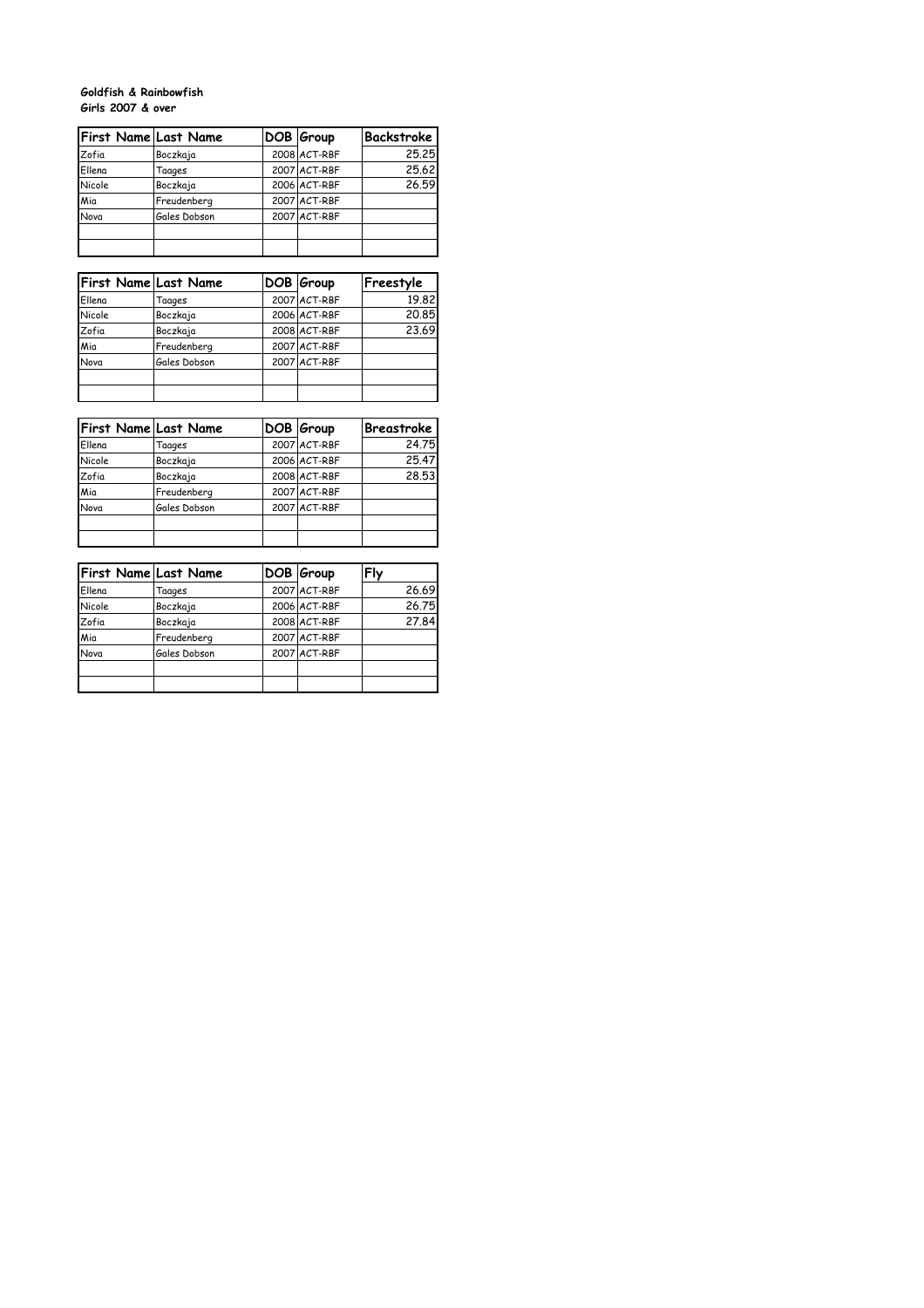## **Goldfish & Rainbowfish Boys 2009 & under**

| First Name Last Name |                  | DOB Group     | Backstroke |
|----------------------|------------------|---------------|------------|
| Kuba                 | Mydlarski        | 2009 ACT-RBF  | 24.56      |
| Alexander            | Krasnodebski     | 2011 ACT-RBF  | 25.63      |
| Guy                  | Denison          | 2009 ACT-GOLD | 27.06      |
| Arman                | Malik            | 2011 ACT-GOLD | 28.19      |
| Alex                 | Roncero Martini  | 2011 ACT-GOLD | 32.50      |
| Alexander            | <b>BIDWELL</b>   | 2009 ACT-GOLD |            |
| Caleb                | Wood             | 2009 ACT-GOLD |            |
| Oliver               | Keegan           | 2009 ACT-GOLD |            |
| Edouard              | GERARD HAY-BROWN | 2009 ACT-RBF  |            |
| Elias                | SHAZADDHA        | 2009 ACT-RBF  |            |
| Zachary              | Markou           | 2009 ACT-RBF  |            |
|                      |                  |               |            |
|                      |                  |               |            |
|                      |                  |               |            |

| <b>First Name Last Name</b> |                  | DOB Group     | Freestyle |
|-----------------------------|------------------|---------------|-----------|
| Kuba                        | Mydlarski        | 2009 ACT-RBF  | 21.94     |
| Alexander                   | Krasnodebski     | 2011 ACT-RBF  | 24.15     |
| Arman                       | Malik            | 2011 ACT-GOLD | 25.94     |
| Alex                        | Roncero Martini  | 2011 ACT-GOLD | 28.76     |
| Guy                         | Denison          | 2009 ACT-GOLD | 28.97     |
| Alexander                   | <b>BIDWELL</b>   | 2009 ACT-GOLD |           |
| Caleb                       | Wood             | 2009 ACT-GOLD |           |
| Oliver                      | Keegan           | 2009 ACT-GOLD |           |
| Edouard                     | GERARD HAY-BROWN | 2009 ACT-RBF  |           |
| Elias                       | SHAZADDHA        | 2009 ACT-RBF  |           |
| Zachary                     | Markou           | 2009 ACT-RBF  |           |
|                             |                  |               |           |
|                             |                  |               |           |
|                             |                  |               |           |

| <b>First Name Last Name</b> |                  | DOB | Group         | Breastroke |
|-----------------------------|------------------|-----|---------------|------------|
| Kuba                        | Mydlarski        |     | 2009 ACT-RBF  | 32.81      |
| Alexander                   | Krasnodebski     |     | 2011 ACT-RBF  | 33.37      |
| Arman                       | Malik            |     | 2011 ACT-GOLD | 34.65      |
| Alex                        | Roncero Martini  |     | 2011 ACT-GOLD | 35.18      |
| Guy                         | Denison          |     | 2009 ACT-GOLD | 36.4       |
| Alexander                   | <b>BIDWELL</b>   |     | 2009 ACT-GOLD |            |
| Caleb                       | Wood             |     | 2009 ACT-GOLD |            |
| Oliver                      | Keegan           |     | 2009 ACT-GOLD |            |
| Fdouard                     | GERARD HAY-BROWN |     | 2009 ACT-RBF  |            |
| Elias                       | SHAZADDHA        |     | 2009 ACT-RBF  |            |
| Zachary                     | Markou           |     | 2009 ACT-RBF  |            |
|                             |                  |     |               |            |
|                             |                  |     |               |            |
|                             |                  |     |               |            |

| First Name Last Name |                  | DOB Group     | Fly   |
|----------------------|------------------|---------------|-------|
| Kuba                 | Mydlarski        | 2009 ACT-RBF  | 29.38 |
| Alex                 | Roncero Martini  | 2011 ACT-GOLD | 35.16 |
| Alexander            | Krasnodebski     | 2011 ACT-RBF  | 35.37 |
| Guy                  | Denison          | 2009 ACT-GOLD | 36.31 |
| Alexander            | <b>BIDWELL</b>   | 2009 ACT-GOLD |       |
| Arman                | Malik            | 2011 ACT-GOLD |       |
| Caleb                | Wood             | 2009 ACT-GOLD |       |
| Oliver               | Keegan           | 2009 ACT-GOLD |       |
| Edouard              | GERARD HAY-BROWN | 2009 ACT-RBF  |       |
| Elias                | SHAZADDHA        | 2009 ACT-RBF  |       |
| Zachary              | Markou           | 2009 ACT-RBF  |       |
|                      |                  |               |       |
|                      |                  |               |       |
|                      |                  |               |       |